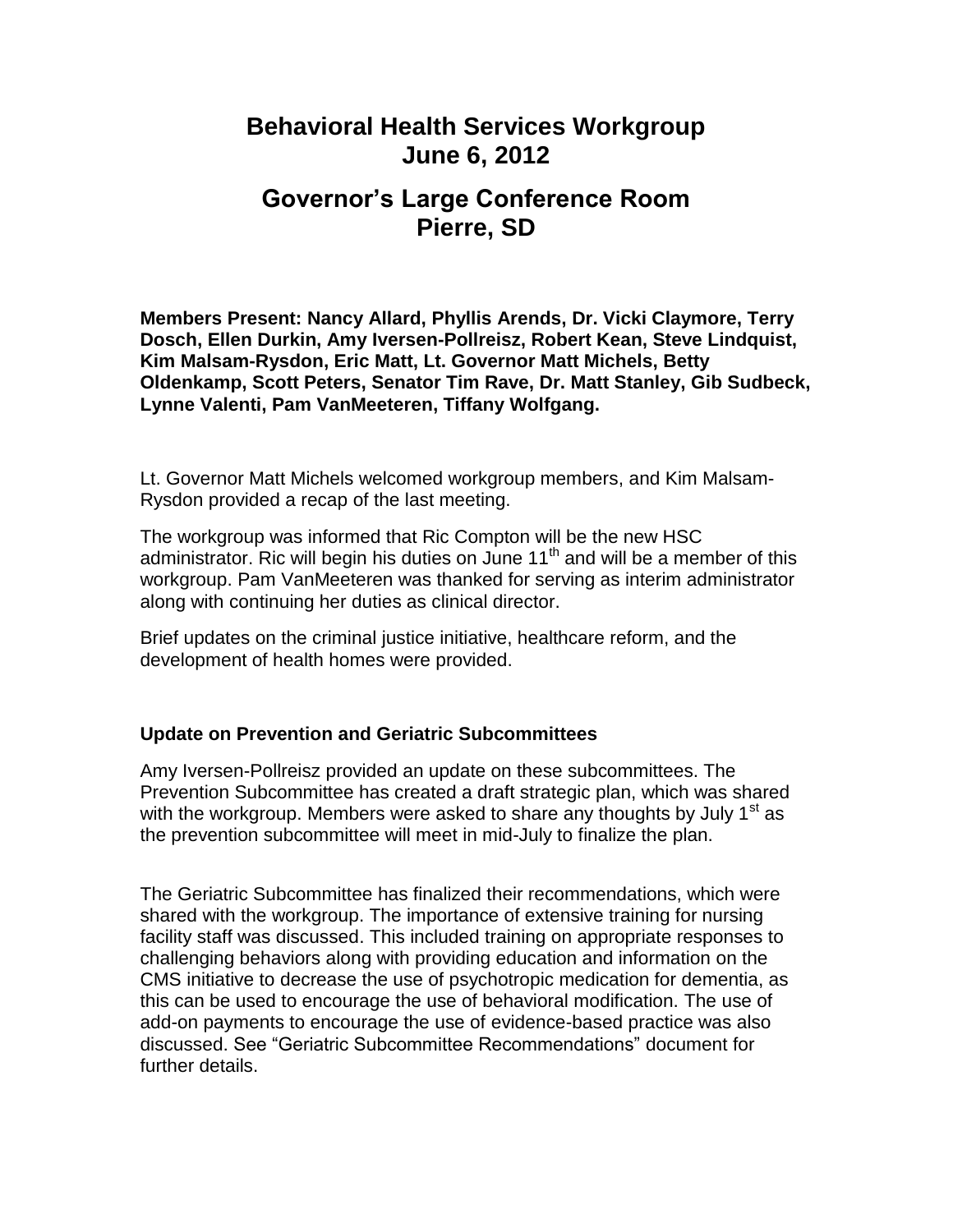#### **Update on Commitment Laws Subcommittee**

Lynne Valenti provided an update of the Commitment Laws Subcommittee. Lynne indicated that a one page summary had been prepared of the changes to SB 15 for use by committee members in doing education and outreach regarding the July 1<sup>st</sup> statutory changes. Also discussed were the upcoming trainings, legal forms development and education that has been taking place, including the work that Scott Peters has been doing in this area. Lynne also advised the group of the broad areas the subcommittee is currently reviewing:

- Possible changes to the forced medication/treatment statutes so they would apply to jails as well as the penitentiary;
- Potential expansion of the 24 hour limit for a mental illness hold under certain limited circumstances (when a person is violent or intoxicated and an accurate QMHP evaluation can't be completed);
- Review of statutory language that HSC must accept a commitment or pay for alternative placement per the geriatric subcommittee;
- Possible change to the commitment statutes to allow for a 6 month involuntary commitment with provisional discharge so patients could be returned to HSC without an additional commitment hearing (if the terms of the discharge contract were violated).

The subcommittee also considered two requests from people outside the subcommittee. These included a letter from the SD Academy of Physician Assistants requesting that PAs be allowed to initiate mental illness holds and that PAs be included in the disciplines eligible to become QMHPs. As to the first issue, the subcommittee concluded that it would not support PAs being given authority to initiate mental illness holds. Under current law only law enforcement and physicians when in a hospital setting are able to place an individual on a mental illness hold. The subcommittee believes the law is adequate and meets the current needs. Regarding the request to include PAs as eligible to become QMHPs, the subcommittee will discuss that at the August meeting. The second request was from Dr. Fuller who wanted the subcommittee to consider modifying the statutes to allow any physician to initiate a mental illness hold to apprehend or detain a person in any location as long as the physician is acting in their professional role (i.e., clinic, mental health center, nursing home, hospital, or even a patient's home). Currently, the law permits physician to initiate a mental illness hold in a hospital setting only. The subcommittee had a lengthy discussion on this issue, and several areas were discussed including the scope of the issue and practical and liability concerns. In particular, the subcommittee believed that in the vast majority of these situations, law enforcement would continue to be involved as physicians outside a hospital setting are ill equipped to physically initiate a mental health hold on an individual and would likely still need to have law enforcement present even if this were the law. In addition, the subcommittee discussed liability concerns, and that by making this change it could place